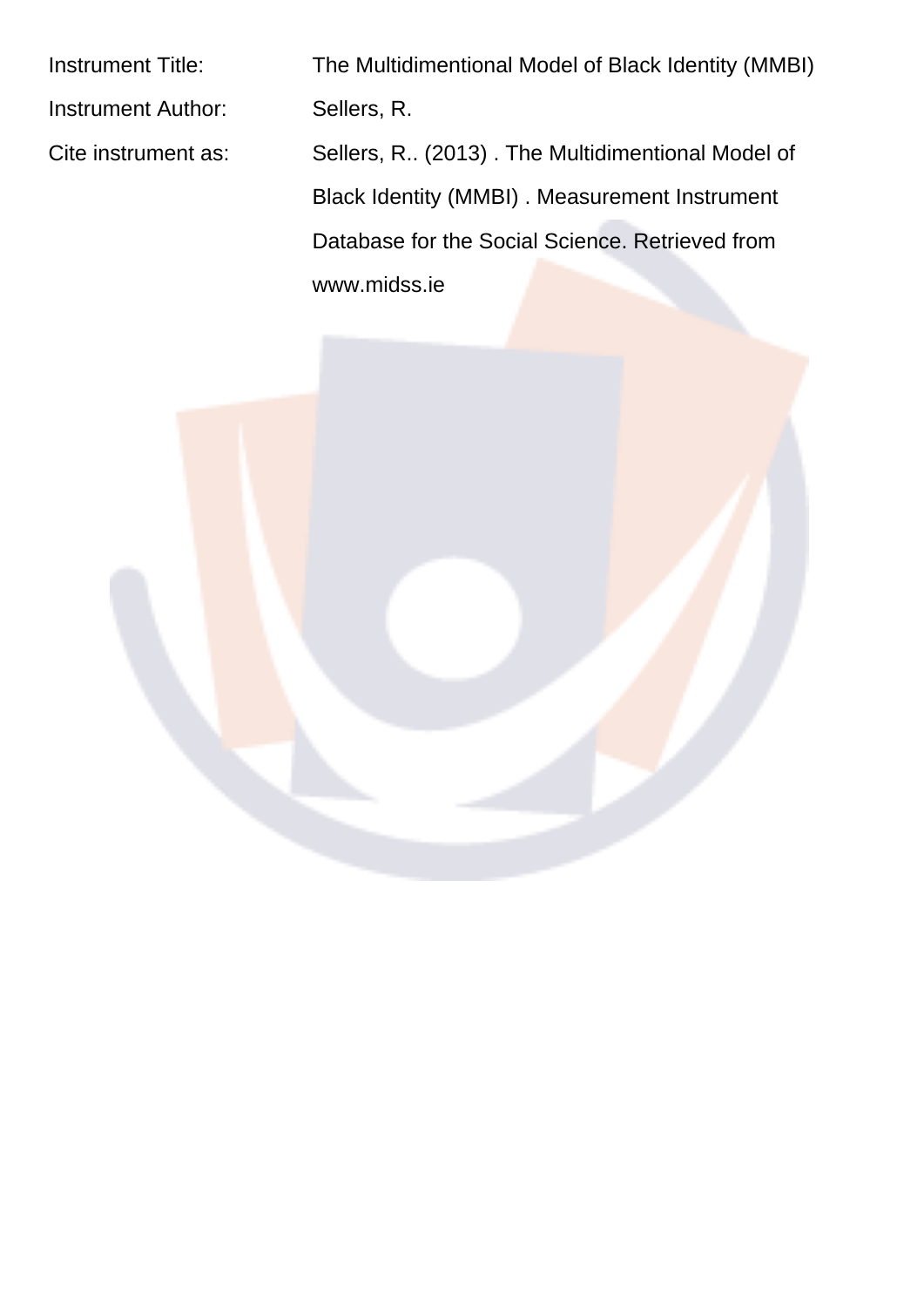#### SCORING INSTRUCTIONS FOR THE MULTIDIMENSIONAL INVENTORY OF BLACK **IDENTITY (MIBI)**

Reverse score all items that have a  $(R)$  next to them by subtracting 8 from each individuals' score on the item. Next, average the scores for each of the items within a particular subscale. DO NOT CREATE A SUM SCORE FOR THE ENTIRE SCALE. Because the MIBI is based on multidimensional conceptualization of racial identity, a composite score from the entire scale is inappropriate.

CENTRALITY ITEMS (8): 1(R), 6, 9, 13 (R), 19, 33, 48, 51 (R)

PRIVATE REGARD ITEMS (6): 4, 7, 8, 24 (R), 54, 55

PUBLIC REGARD ITEMS (6): 5, 15, 17 (R), 52 (R), 53, 56

ASSIMILATION ITEMS (9): 10, 18, 37, 39, 40, 41, 43, 44, 46

HUMANIST ITEMS (9): 23, 26, 27, 28, 29, 30, 31,32, 35

MINORITY ITEMS (9): 20, 34, 36, 38, 42, 45, 47, 49, 50

NATIONALIST ITEMS (9): 2, 3, 11, 12, 14, 16, 21, 22, 25

### **Multidimensional Inventory of Black Identity (MIBI)**

|                                                                                | <b>Strongly</b><br><b>Disagree</b> |                |                | <b>Neutral</b> |   |   | <b>Strongly</b><br>Agree |
|--------------------------------------------------------------------------------|------------------------------------|----------------|----------------|----------------|---|---|--------------------------|
| 1. Overall, being Black has very little to do with<br>how I feel about myself. |                                    | $\overline{2}$ | 3              | $\overline{4}$ | 5 | 6 | 7                        |
| 2. It is important for Black people to surround their                          |                                    |                |                |                |   |   |                          |
| children with Black art, music and literature.                                 | 1                                  | $\overline{2}$ | 3              | $\overline{4}$ | 5 | 6 |                          |
| 3. Black people should not marry interracially.                                |                                    | $\overline{2}$ | 3              | $\overline{4}$ | 5 | 6 | 7                        |
| 4. I feel good about Black people.                                             |                                    | $\overline{2}$ | 3              | $\overline{4}$ | 5 | 6 | 7                        |
| 5. Overall, Blacks are considered good by others.                              | - 1                                | 2              | $\mathfrak{Z}$ | $\overline{4}$ | 5 | 6 | 7                        |
| 6. In general, being Black is an important part of<br>my self-image.           |                                    | $\overline{2}$ | 3              | $\overline{4}$ | 5 | 6 |                          |
| 7. I am happy that I am Black.                                                 |                                    | 2              | 3              | $\overline{4}$ | 5 | 6 | 7                        |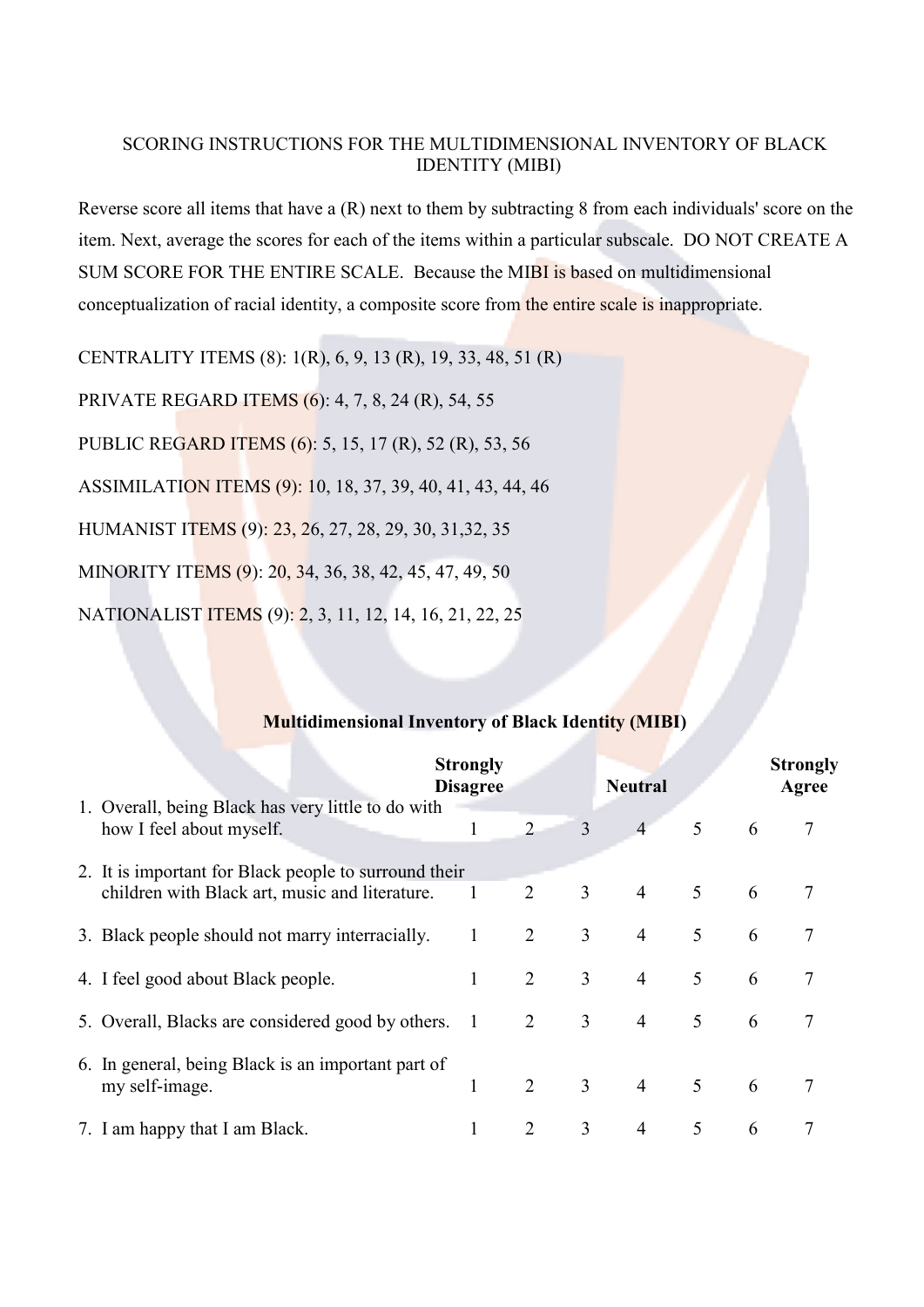|                                                                                                                       | <b>Strongly</b><br><b>Disagree</b> |                | <b>Neutral</b> | <b>Strongly</b><br>Agree |                |   |                |
|-----------------------------------------------------------------------------------------------------------------------|------------------------------------|----------------|----------------|--------------------------|----------------|---|----------------|
| 8. I feel that Blacks have made major<br>accomplishments and advancements.                                            | $\mathbf{1}$                       | $\overline{2}$ | 3              | $\overline{4}$           | 5              | 6 | 7              |
| 9. My destiny is tied to the destiny of other<br>Black people.                                                        | 1                                  | $\overline{2}$ | $\overline{3}$ | $\overline{4}$           | 5              | 6 | 7              |
| 10. Blacks who espouse separatism are as racist as<br>White people who also espouse separatism.                       | 1                                  | $\overline{2}$ | $\overline{3}$ | $\overline{4}$           | 5              | 6 | 7              |
| 11. Blacks would be better off if they adopted<br>Afrocentric values.                                                 | $\mathbf{1}$                       | $\overline{2}$ | $\overline{3}$ | $\overline{4}$           | 5              | 6 | 7              |
| 12. Black students are better off going to schools<br>that are controlled and organized by Blacks.                    | $\mathbf{1}$                       | $\overline{2}$ | $\overline{3}$ | $\overline{4}$           | 5              | 6 | 7              |
| 13. Being Black is unimportant to my sense of<br>what kind of person I am.                                            | 1                                  | $\overline{2}$ | 3              | $\overline{4}$           | 5              | 6 |                |
| 14. Black people must organize themselves into<br>a separate Black political force.                                   | 1                                  | $\overline{2}$ | 3              | $\overline{4}$           | 5              | 6 |                |
| 15. In general, others respect Black people.                                                                          | 1                                  | $\overline{2}$ | 3              | $\overline{4}$           | 5              | 6 | 7              |
| 16. Whenever possible, Blacks should buy from<br>other Black businesses.                                              |                                    | $\overline{2}$ | $\overline{3}$ | $\overline{4}$           | 5              | 6 | 7              |
| 17. Most people consider Blacks, on the average,<br>to be more ineffective than other racial groups. 1                |                                    | $\overline{2}$ | 3              | $\overline{4}$           | 5              | 6 | 7              |
| 18. A sign of progress is that Blacks are in the<br>mainstream of America more than ever before. 1                    |                                    | $\overline{2}$ |                | $\overline{4}$           | 5              | 6 |                |
| 19. I have a strong sense of belonging to Black<br>people.                                                            |                                    | $\overline{2}$ | $\overline{3}$ | $\overline{4}$           | 5 <sup>1</sup> | 6 | 7              |
| 20. The same forces which have led to the<br>oppression of Blacks have also led to the<br>oppression of other groups. | $\mathbf{1}$                       | $\overline{2}$ | $\overline{3}$ | $\overline{4}$           | 5              | 6 | $\tau$         |
| 21. A thorough knowledge of Black history is<br>very important for Blacks today.                                      | $\mathbf{1}$                       | $\overline{2}$ | $\overline{3}$ | $\overline{4}$           | 5              | 6 | $\tau$         |
| 22. Blacks and Whites can never live in true<br>harmony because of racial differences.                                | $\mathbf{1}$                       | $\overline{2}$ | 3              | $\overline{4}$           | 5              | 6 | $\overline{7}$ |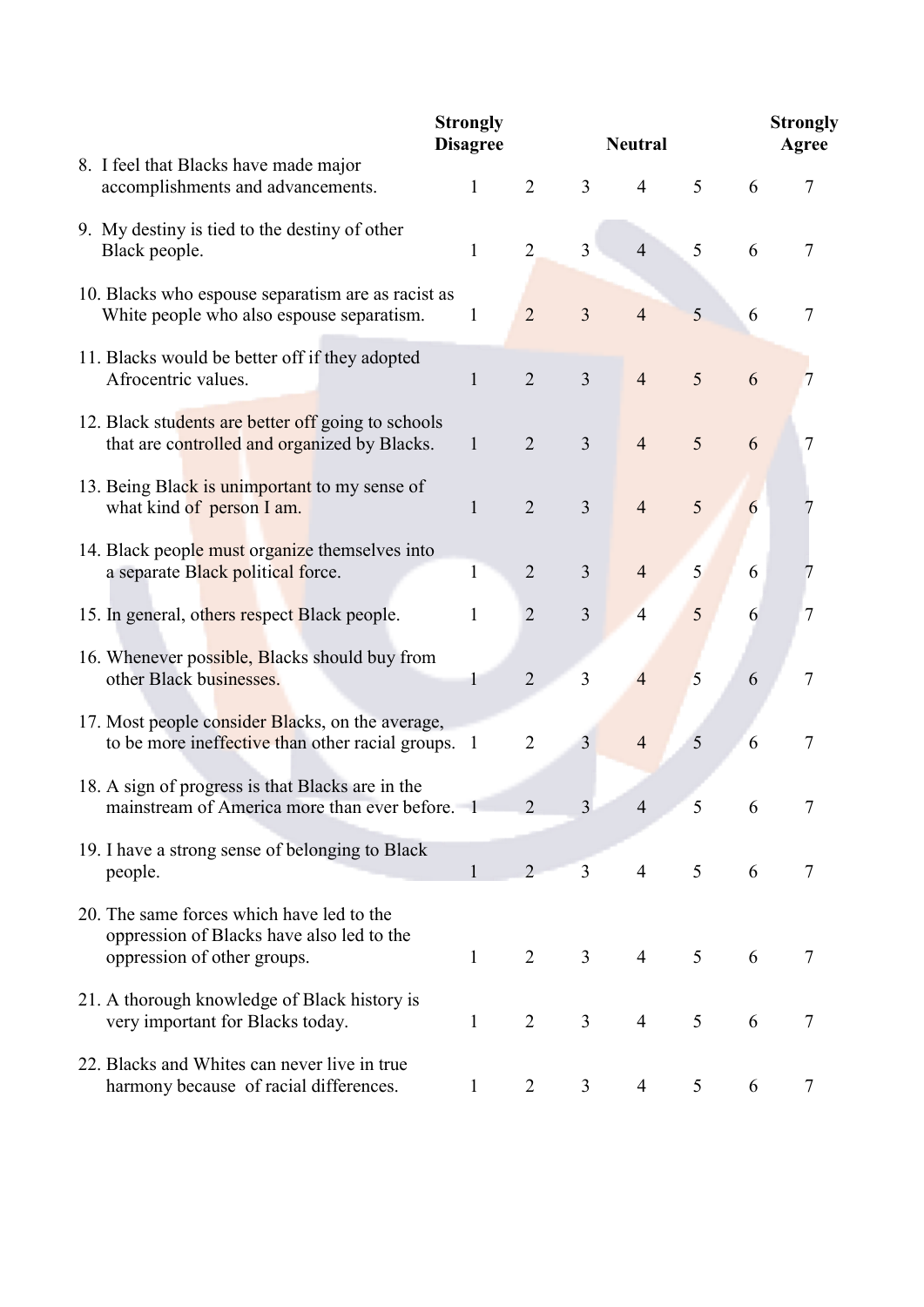|                                                                                                                                          | <b>Strongly</b><br><b>Disagree</b> |                |                | <b>Neutral</b> |                |   | <b>Strongly</b><br>Agree |
|------------------------------------------------------------------------------------------------------------------------------------------|------------------------------------|----------------|----------------|----------------|----------------|---|--------------------------|
| 23. Black values should not be inconsistent with<br>human values.                                                                        | 1                                  | $\overline{2}$ | 3              | $\overline{4}$ | 5              | 6 | 7                        |
| 24. I often regret that I am Black.                                                                                                      | $\mathbf{1}$                       | $\overline{2}$ | 3              | $\overline{4}$ | 5              | 6 | 7                        |
| 25. White people can never be trusted where<br>Blacks are concerned.                                                                     | $\mathbf{1}$                       | $\overline{2}$ | $\overline{3}$ | $\overline{4}$ | 5              | 6 | 7                        |
| 26. Blacks should have the choice to marry<br>interracially.                                                                             | 1                                  | $\overline{2}$ | $\overline{3}$ | $\overline{4}$ | 5              | 6 |                          |
| 27. Blacks and Whites have more commonalties<br>than differences.                                                                        | 1                                  | $\overline{2}$ | $\overline{3}$ | $\overline{4}$ | 5              | 6 | 7                        |
| 28. Black people should not consider race when<br>buying art or selecting a book to read.                                                | $\mathbf{1}$                       | $\overline{2}$ | $\overline{3}$ | $\overline{4}$ | 5              | 6 |                          |
| 29. Blacks would be better off if they were more<br>concerned with the problems facing all people<br>than just focusing on Black issues. | 1                                  | $\overline{2}$ | 3              | $\overline{4}$ | 5 <sup>1</sup> | 6 |                          |
| 30. Being an individual is more important than<br>identifying oneself as Black.                                                          | 1                                  | $\overline{2}$ | $\overline{3}$ | $\overline{4}$ | 5              | 6 | 7                        |
| 31. We are all children of a higher being, therefore,<br>we should love people of all races.                                             | 1                                  | $\overline{2}$ | $\overline{3}$ | $\overline{4}$ | 5              | 6 | 7                        |
| 32. Blacks should judge Whites as individuals and<br>not as members of the White race.                                                   | 1                                  | $\overline{2}$ | $\overline{3}$ | $\overline{4}$ | 5              | 6 | 7                        |
| 33. I have a strong attachment to other Black<br>people.                                                                                 | 1                                  | $\overline{2}$ | 3              | $\overline{4}$ | 5              | 6 | 7                        |
| 34. The struggle for Black liberation in America<br>should be closely related to the struggle of<br>other oppressed groups.              | $\mathbf{1}$                       | $\overline{2}$ | $\overline{3}$ | $\overline{4}$ | 5              | 6 | 7                        |
| 35. People regardless of their race have strengths<br>and limitations.                                                                   | 1                                  | $\overline{2}$ | 3              | $\overline{4}$ | 5              | 6 | 7                        |
| 36. Blacks should learn about the oppression of<br>other groups.                                                                         | 1                                  | $\overline{2}$ | 3              | 4              | 5              | 6 | 7                        |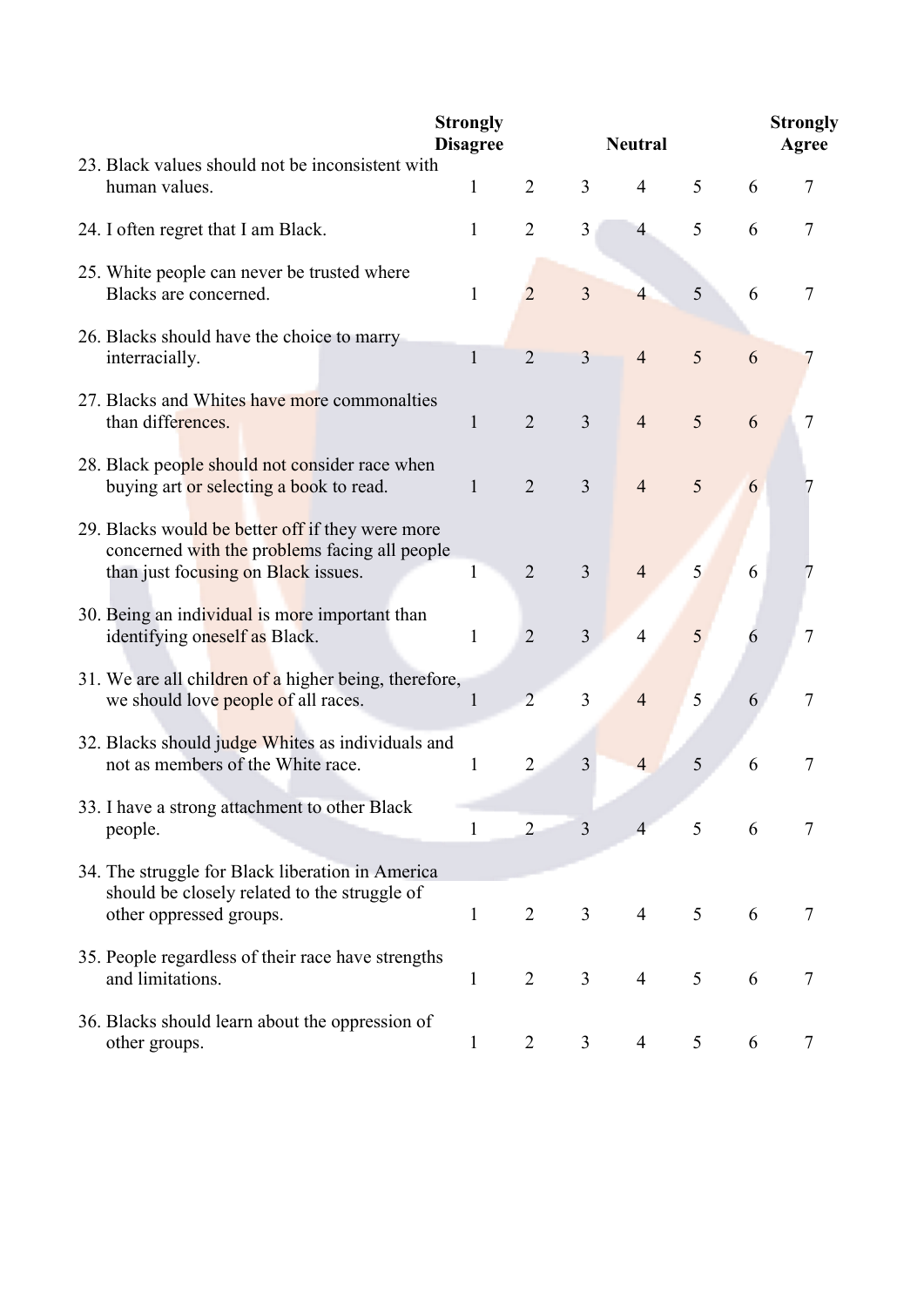|                                                                                                                                                                | <b>Strongly</b><br><b>Disagree</b> |                |                | <b>Neutral</b> |   | <b>Strongly</b><br>Agree |                |
|----------------------------------------------------------------------------------------------------------------------------------------------------------------|------------------------------------|----------------|----------------|----------------|---|--------------------------|----------------|
| 37. Because America is predominantly white, it is<br>important that Blacks go to White schools so<br>that they can gain experience interacting<br>with Whites. | 1                                  | $\overline{2}$ | 3              | 4              | 5 | 6                        | 7              |
| 38. Black people should treat other oppressed<br>people as allies.                                                                                             | 1                                  | $\overline{2}$ | $\overline{3}$ | $\overline{4}$ | 5 | 6                        | 7              |
| 39. Blacks should strive to be full members of the<br>American political system.                                                                               | $\mathbf{1}$                       | $\overline{2}$ | $\overline{3}$ | $\overline{4}$ | 5 | 6                        |                |
| 40. Blacks should try to work within the system to<br>achieve their political and economic goals.                                                              | 1                                  | $\overline{2}$ | $\overline{3}$ | $\overline{4}$ | 5 | 6                        | 7              |
| 41. Blacks should strive to integrate all institutions<br>which are segregated.                                                                                | $\mathbf{1}$                       | $\overline{2}$ | $\overline{3}$ | $\overline{4}$ | 5 | 6                        |                |
| 42. The racism Blacks have experienced is similar<br>to that of other minority groups.                                                                         | 1                                  | $\overline{2}$ | $\overline{3}$ | $\overline{4}$ | 5 | 6                        |                |
| 43. Blacks should feel free to interact socially with<br>White people.                                                                                         | 1                                  | $\overline{2}$ | 3              | $\overline{4}$ | 5 | 6                        | 7              |
| 44. Blacks should view themselves as being<br>Americans first and foremost.                                                                                    |                                    | $\overline{2}$ | 3              | 4              | 5 | 6                        | 7              |
| 45. There are other people who experience racial<br>injustice and indignities similar to Black<br>Americans.                                                   | $\mathbf{1}$                       | $\overline{2}$ | 3              | $\overline{4}$ | 5 | 6                        | 7              |
| 46. The plight of Blacks in America will improve<br>only when Blacks are in important positions<br>within the system.                                          | $\mathbf{1}$                       | $\overline{2}$ | $\overline{3}$ | $\overline{4}$ | 5 | 6                        | $\tau$         |
| 47. Blacks will be more successful in achieving<br>their goals if they form coalitions with other<br>oppressed groups.                                         | $\mathbf{1}$                       | $\overline{2}$ | $\overline{3}$ | $\overline{4}$ | 5 | 6                        | $\overline{7}$ |
| 48. Being Black is an important reflection of<br>who I am.                                                                                                     | $\mathbf{1}$                       | $\overline{2}$ | $\overline{3}$ | $\overline{4}$ | 5 | 6                        | 7              |
| 49. Blacks should try to become friends with<br>people from other oppressed groups.                                                                            | $\mathbf{1}$                       | $\overline{2}$ | 3              | $\overline{4}$ | 5 | 6                        | $\tau$         |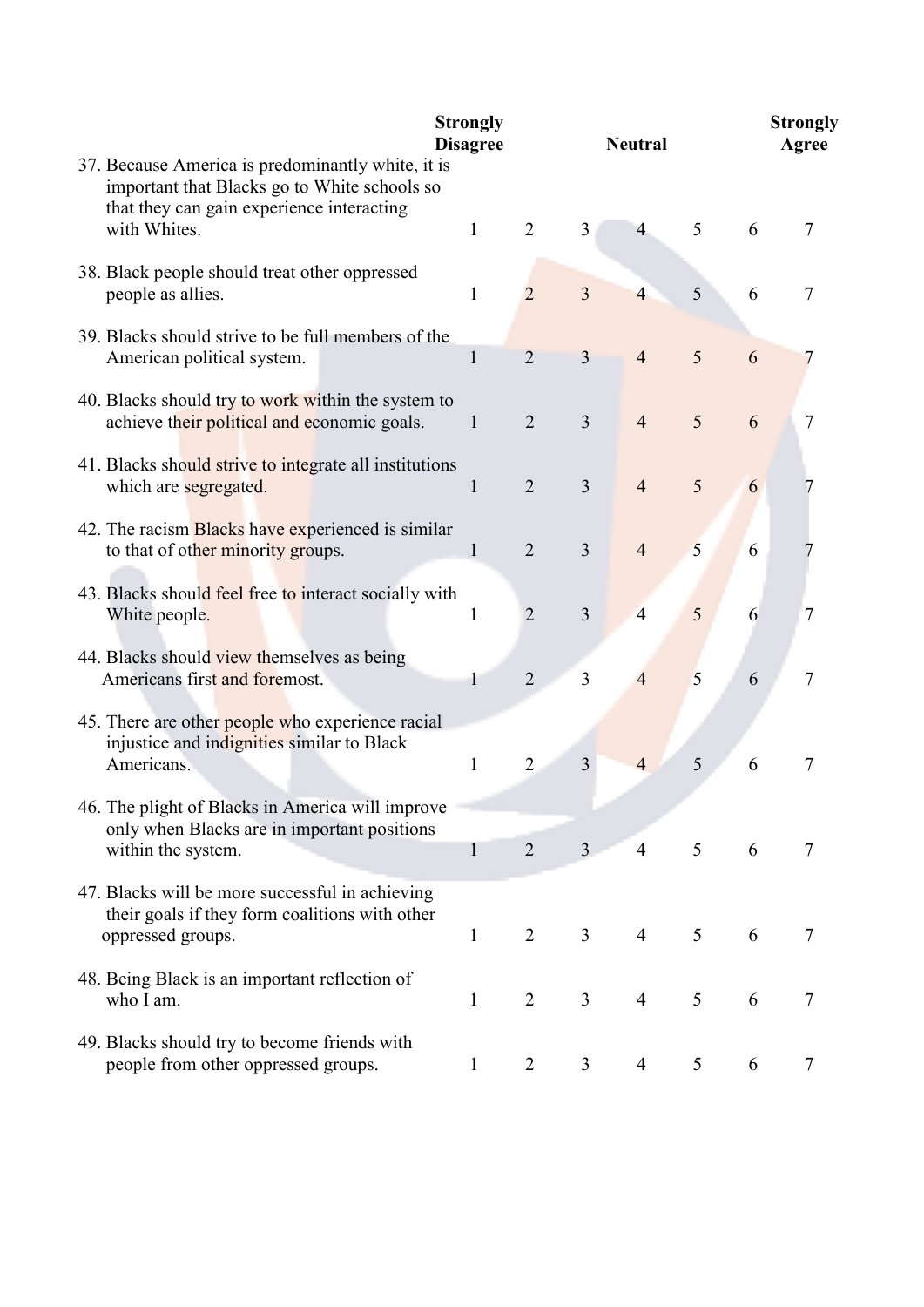|                                                                                         | <b>Strongly</b><br><b>Disagree</b> |                |                | <b>Neutral</b> |                |   | <b>Strongly</b><br>Agree |
|-----------------------------------------------------------------------------------------|------------------------------------|----------------|----------------|----------------|----------------|---|--------------------------|
| 50. The dominant society devalues anything not<br>White male oriented.                  | 1                                  | $\overline{2}$ | $\overline{3}$ | $\overline{4}$ | 5 <sup>5</sup> | 6 |                          |
| 51. Being Black is not a major factor in my social<br>relationships.                    |                                    | $\overline{2}$ | $\overline{3}$ | $\overline{4}$ | 5              | 6 |                          |
| 52. Blacks are not respected by the broader society. 1                                  |                                    | 2              | $\overline{3}$ | $\overline{4}$ | 5              | 6 |                          |
| 53. In general, other groups view Blacks in a<br>positive manner.                       |                                    | $\overline{2}$ | 3              | $\overline{4}$ | $\overline{5}$ | 6 |                          |
| 54. I am proud to be Black.                                                             |                                    | $\overline{2}$ | $\overline{3}$ | $\overline{4}$ | 5              | 6 | 7                        |
| 55. I feel that the Black community has made<br>valuable contributions to this society. |                                    | $\overline{2}$ | 3              | $\overline{4}$ | 5              | 6 |                          |
| 56. Society views Black people as an asset.                                             |                                    | $\overline{2}$ | 3              | $\overline{4}$ | 5              | 6 |                          |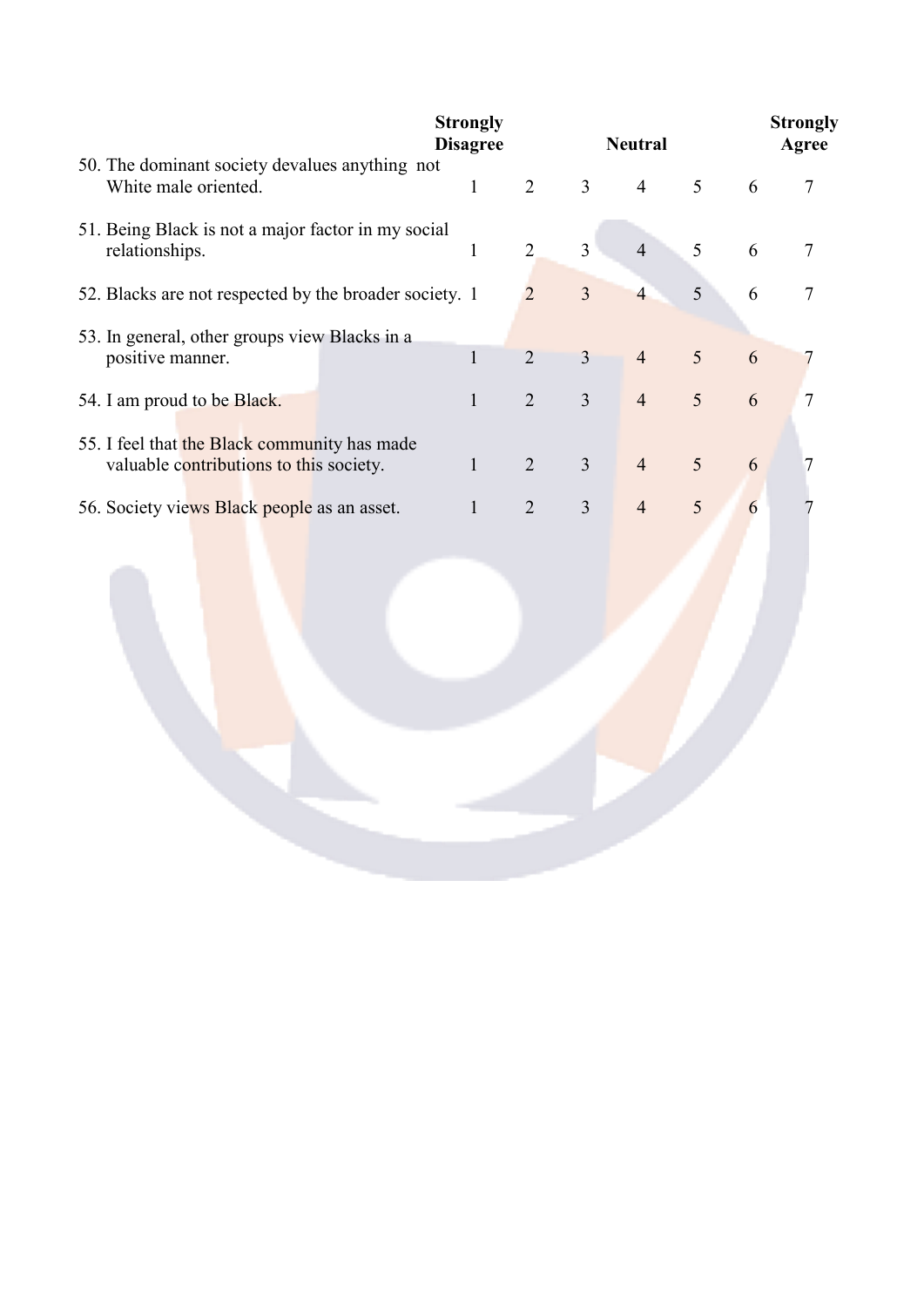### Scales and Subscales of the Multidimensional Inventory of Black Identity (MIBI)

## **Centrality Scale**

- Overall, being Black has very little to do with how I feel about myself. (R)  $\mathbf{1}$ .
- $2<sub>1</sub>$ In general, being Black is an important part of my self-image.
- $3<sup>1</sup>$ My destiny is tied to the destiny of other Black people.
- 4. Being Black is unimportant to my sense of what kind of person I am. (R)
- $5<sub>1</sub>$ I have a strong sense of belonging to Black people.
- I have a strong attachment to other Black people.  $6<sup>1</sup>$
- 7. Being Black is an important reflection of who I am.
- $8<sub>1</sub>$ Being Black is not a major factor in my social relationships.  $(R)$

### **Regard Scale**

### **Private Regard Subscale**

- 1. I feel good about Black people.
- 2. I am happy that I am Black.
- 3. I feel that Blacks have made major accomplishments and advancements.
- 4. I often regret that I am Black.  $(R)$
- 5. I am proud to be Black.
- 6. I feel that the Black community has made valuable contributions to this society

### **Public Regard Subscale**

- 1. Overall, Blacks are considered good by others.
- 2. In general, others respect Black people.
- 3. Most people consider Blacks, on the average, to be more ineffective than other racial groups.  $(R)$
- 4. Blacks are not respected by the broader society.  $(R)$
- 5. In general, other groups view Blacks in a positive manner.
- 6. Society views Black people as an asset.
- (R) items should be reverse coded.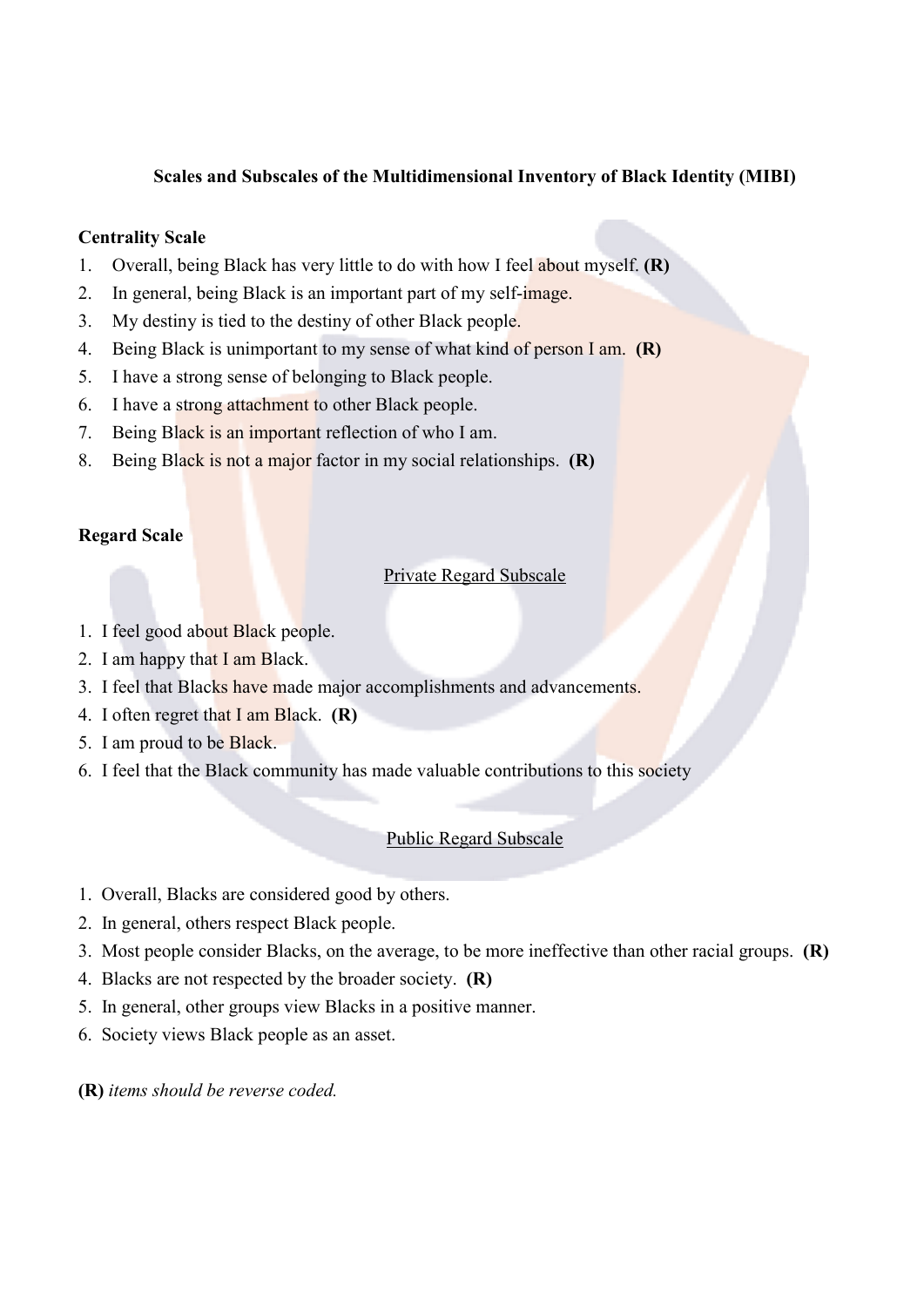## **Ideology Scale**

# **Assimilation Subscale**

- $\overline{1}$ . Blacks who espouse separatism are as racist as White people who also espouse separatism.
- $2<sub>1</sub>$ A sign of progress is that Blacks are in the mainstream of America more than ever before.
- $3<sub>1</sub>$ Because America is predominantly white, it is important that Blacks go to White schools so that they can gain experience interacting with Whites.
- $\overline{4}$ . Blacks should strive to be full members of the American political system.
- Blacks should try to work within the system to achieve their political and economic goals.  $5<sub>1</sub>$
- $6<sup>1</sup>$ Blacks should strive to integrate all institutions which are segregated.
- $7<sub>1</sub>$ Blacks should feel free to interact socially with White people.
- $8<sub>1</sub>$ Blacks should view themselves as being Americans first and foremost.
- $9<sub>1</sub>$ The plight of Blacks in America will improve only when Blacks are in important positions within the system.

# Humanist Subscale

- Black values should not be inconsistent with human values.  $\mathbf{1}$
- $2<sup>1</sup>$ Blacks should have the choice to marry interracially.
- $\mathcal{E}$ Blacks and Whites have more commonalties than differences
- $\overline{4}$ . Black people should not consider race when buying art or selecting a book to read.
- Blacks would be better off if they were more concerned with the problems facing all people than just  $5<sup>1</sup>$ focusing on Black issues.
- Being an individual is more important than identifying oneself as Black. 6.
- $7<sup>7</sup>$ We are all children of a higher being, therefore, we should love people of all races.
- $8<sup>1</sup>$ Blacks should judge Whites as individuals and not as members of the White race
- 9 People regardless of their race have strengths and limitations.